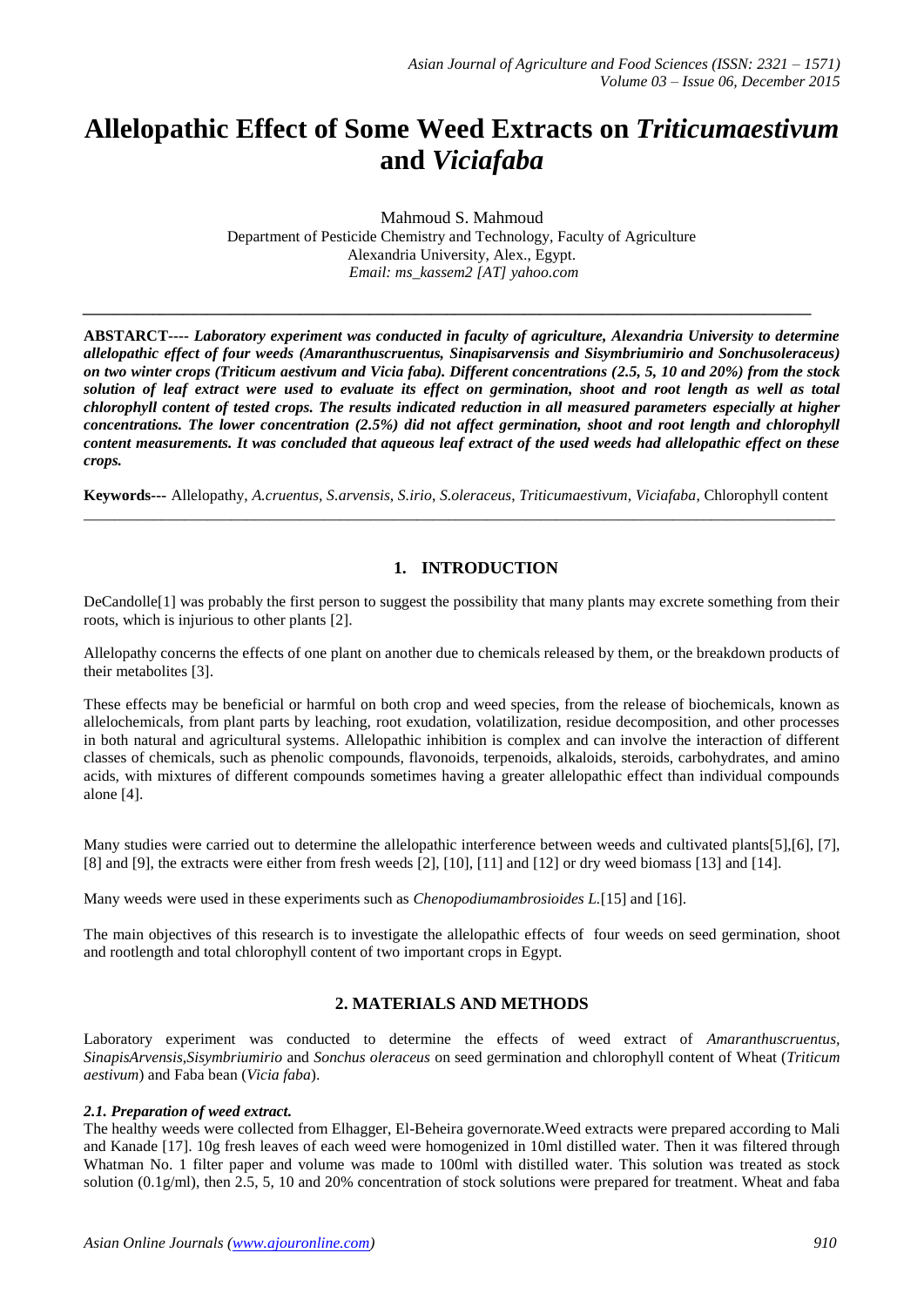bean seeds were selected kept in plastic bowls containing 2.5, 5, 10 and 20% concentrations of weed extracts for 12 hours. Simultaneously control was made using distilled water.

#### *2.2. Effect on germination.*

The seeds were first sterilized then treated seeds (ten for wheat and five for faba bean)were kept in plastic bowls [12 cm in diameter] over filter paper at room temperature. The germination of seeds was monitored daily and the evaporated contents were compensated with distilled water if necessary. The number of germinated and non-germinated seeds was counted and final shoot and root length were measured at the end of the 21th day.Seeds whose root emerged were considered to be germinated.

#### *2.3. Chlorophyll content measurement.*

After 21 days leaves were cut into small pieces then 250 mg was homogenized by hand glass homogenizerusing 5 ml acetone. The resulted homogenate was filtered then the filtrate was completed with acetone to satisfy final volume of 50 ml, and the absorption of the clear solution was measured spectrophotometrically at 645 nm and 663nm according to Grodzinsky and Grodzinsky[18].

Chlorophyll a and b concentrations in mg/gm were calculated as follows:

Cha= (12.7 Ex 663-2.69 Ex645) x 0.2 ChB= (22.9 Ex 645- 4.68 Ex663) x 0.2

Where,

Cha and ChB are chlorophyll a and chlorophyll b concentrations in mg/gm leaves, respectively.Statisticalanalysis of data was carried outaccording to software version beta [19].

### **3. RESULTS AND DISCUSSION**

The data in tables (1) and (2) showed that there was a significant difference in germination of both wheat and faba bean at extract concentrations 5, 10 and 20%.While in the case of least concentration (2.5 %) there was no significant difference in germination compared to the control except in the case of *Sisymbriumirio* and *Sochusoleraceus* in wheat, this results resembles those of Edrisi and Farahbakhsh[20] who found that *Sisymbriumirio*L. water extract had a great inhibitory effect on germination and primary growth of wheat.

The highest extract concentration (20%) gave no germination in both *Amaranthus cruentus* and *Sonchus oleraceus* in wheat as well as *Sochusoleraceus* in faba bean. Generally, it was observed that the used extract concentrations was inversely proportional to germination.

| Table(1): Effect of weed extracts on Wheat germination |                        |       |                |       |                |                    |                  |                |  |  |
|--------------------------------------------------------|------------------------|-------|----------------|-------|----------------|--------------------|------------------|----------------|--|--|
| Extract                                                | <b>Sinapisarvensis</b> |       | Sisymbriumirio |       |                | Amaranthuscruentus | Sonchusoleraceus |                |  |  |
| concentrations<br>$(\%)$                               | number                 | $\%$  | number         | $\%$  | $\%$<br>number |                    | number           | $\%$           |  |  |
| 2.5                                                    | 8.67                   | 86.70 | 7.67           | 76.70 | 8.33           | 83.30              | 8                | 80             |  |  |
| 5                                                      | 7.33                   | 73.30 | 7.33           | 73.30 | 6.33           | 63.30              | 7.00             | 70             |  |  |
| 10                                                     | 5                      | 50    | 6.33           | 63.30 | 4.33           | 43.30              | 4.33             | 43.30          |  |  |
| 20                                                     | 1.67                   | 16.70 | 3              | 30    | $\Omega$       | $\Omega$           | $\Omega$         | $\overline{0}$ |  |  |
| control                                                | 9.67                   | 96.70 | 9.33           | 93.30 | 9.33           | 93.30              | 9.33             | 93.30          |  |  |
| Total seeds                                            | 10                     |       |                |       |                |                    |                  |                |  |  |
| LSD0.05                                                | 1.29                   |       | 1.68           |       | 1.65           |                    | 1.06             |                |  |  |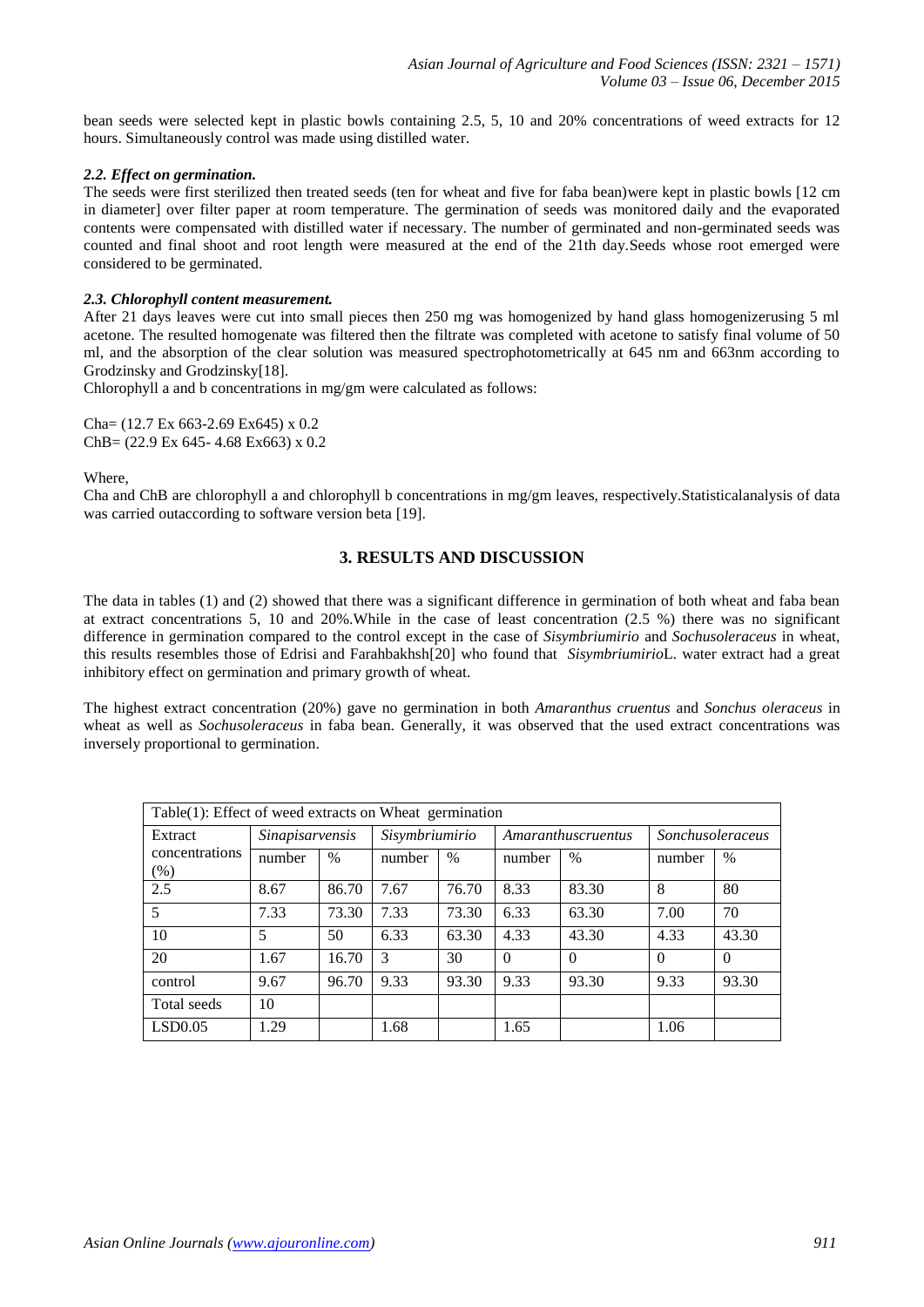| Table (2): Effect of weed extracts on Faba bean germination |                                   |      |                |      |        |                    |                  |          |  |  |  |
|-------------------------------------------------------------|-----------------------------------|------|----------------|------|--------|--------------------|------------------|----------|--|--|--|
| Extract                                                     | Sinapisarvensis<br>$\%$<br>number |      | Sisymbriumirio |      |        | Amaranthuscruentus | Sonchusoleraceus |          |  |  |  |
| concentrations<br>$(\%)$                                    |                                   |      | number         | $\%$ | number | $\%$               | number           | $\%$     |  |  |  |
| 2.5                                                         | 4.66                              | 93.2 | 4.33           | 86.6 | 4.33   | 86.6               | 4.66             | 93.2     |  |  |  |
| 5                                                           | 4.33                              | 86.6 | 3.33           | 66.6 | 3.33   | 66.6               | 4                | 80       |  |  |  |
| 10                                                          | 2.33                              | 46.6 | 2.66           | 53.2 |        | 20                 |                  | 20       |  |  |  |
| 20                                                          | 0.66                              | 13.2 |                | 20   | 0.33   | 6.6                | $\Omega$         | $\Omega$ |  |  |  |
| control                                                     | 5                                 | 100  | 5              | 100  | 5      | 100                | 5                | 100      |  |  |  |
| Total seeds                                                 | 5                                 |      |                |      |        |                    |                  |          |  |  |  |
| LSD0.05                                                     | 1.09                              |      | 0.81           |      | 1.27   |                    | 0.88             |          |  |  |  |

The data in tables (3) and (4) showed that all used concentrations caused significant reduction in wheat shoot and root length except in the case of shoot length by *Sinapis arvensis* at 2.5 and 5% extract concentration.

| Table (3): Effect of weed extracts on Wheat shoot length |                 |       |                |       |          |                    |                  |       |  |  |
|----------------------------------------------------------|-----------------|-------|----------------|-------|----------|--------------------|------------------|-------|--|--|
| Extract                                                  | Sinapisarvensis |       | Sisymbriumirio |       |          | Amaranthuscruentus | Sonchusoleraceus |       |  |  |
| concentrations                                           | length          | % R   | length         | % R   | length   | % R                | length           | % R   |  |  |
| $(\%)$                                                   |                 |       |                |       |          |                    |                  |       |  |  |
| 2.5                                                      | 20.10           | 1.95  | 19.40          | 5.37  | 18.20    | 11.22              | 20.13            | 1.80  |  |  |
| 5                                                        | 19.70           | 3.90  | 19.50          | 4.88  | 17.30    | 15.61              | 18.20            | 11.22 |  |  |
| 10                                                       | 17.40           | 15.12 | 19             | 7.32  | 13.50    | 34.15              | 14.20            | 30.73 |  |  |
| 20                                                       | 15.50           | 24.39 | 17.30          | 15.61 | $\Omega$ | 100.00             | $\Omega$         | 100   |  |  |
| control                                                  | 20.50           |       |                |       |          |                    |                  |       |  |  |
| LSD0.05                                                  | 0.92            |       | 0.81           |       | 0.73     |                    | 0.65             |       |  |  |

| Table (4): Effect of weed extracts on Wheat root length |                 |       |                |                |          |                    |                  |       |  |  |
|---------------------------------------------------------|-----------------|-------|----------------|----------------|----------|--------------------|------------------|-------|--|--|
| Extract                                                 | Sinapisarvensis |       | Sisymbriumirio |                |          | Amaranthuscruentus | Sonchusoleraceus |       |  |  |
| concentrations                                          | length          | % R   | length         | % $\mathbb{R}$ | length   | % R                | length           | % R   |  |  |
| $(\%)$                                                  |                 |       |                |                |          |                    |                  |       |  |  |
| 2.5                                                     | 21              | 4.98  | 20             | 9.50           | 19.50    | 11.76              | 20               | 9.50  |  |  |
| 5                                                       | 20.40           | 7.69  | 20.10          | 9.05           | 20.20    | 8.60               | 20.17            | 8.73  |  |  |
| 10                                                      | 18.90           | 14.48 | 19.20          | 13.12          | 14.80    | 33.03              | 14.60            | 33.94 |  |  |
| 20                                                      | 18.60           | 15.84 | 16.90          | 23.53          | $\Omega$ | 100.00             | $\Omega$         | 100   |  |  |
| control                                                 | 22.10           |       |                |                |          |                    |                  |       |  |  |
| LSD0.05                                                 | 0.85            |       | 0.62           |                | 0.71     |                    | 0.68             |       |  |  |

Table (5) illustrated that the lowest extract concentration (2.5%) did not cause any significant reduction in faba bean shoot length in the case of *Sinapis arvensis* and *Amaranthus cruentus* as well as 5% by using *Sisymbrium irio* extract, while all other concentrations caused significant decrease in shoot length.

| Table (5): Effect of weed extracts on Faba bean shoot length |                 |       |                |                |        |                    |                  |       |  |  |
|--------------------------------------------------------------|-----------------|-------|----------------|----------------|--------|--------------------|------------------|-------|--|--|
| Extract                                                      | Sinapisarvensis |       | Sisymbriumirio |                |        | Amaranthuscruentus | Sonchusoleraceus |       |  |  |
| concentrations<br>$(\%)$                                     | length          | % R   | length         | % $\mathbb{R}$ | length | % R                | length           | % R   |  |  |
| 2.5                                                          | 34.20           | 0.87  | 32.10          | 6.96           | 34.30  | 0.58               | 32.90            | 4.64  |  |  |
| 5                                                            | 32.70           | 5.22  | 33.40          | 3.19           | 32.00  | 7.25               | 30.00            | 13.04 |  |  |
| 10                                                           | 19.70           | 42.90 | 29.10          | 15.65          | 17.80  | 48.41              | 13.90            | 59.71 |  |  |
| 20                                                           | 12.30           | 64.35 | 16             | 53.62          | 10.20  | 70.43              | $\theta$         | 100   |  |  |
| control                                                      | 34.50           |       |                |                |        |                    |                  |       |  |  |
| LSD0.05                                                      | 1.68            |       | 1.43           |                | 1.76   |                    | 1.39             |       |  |  |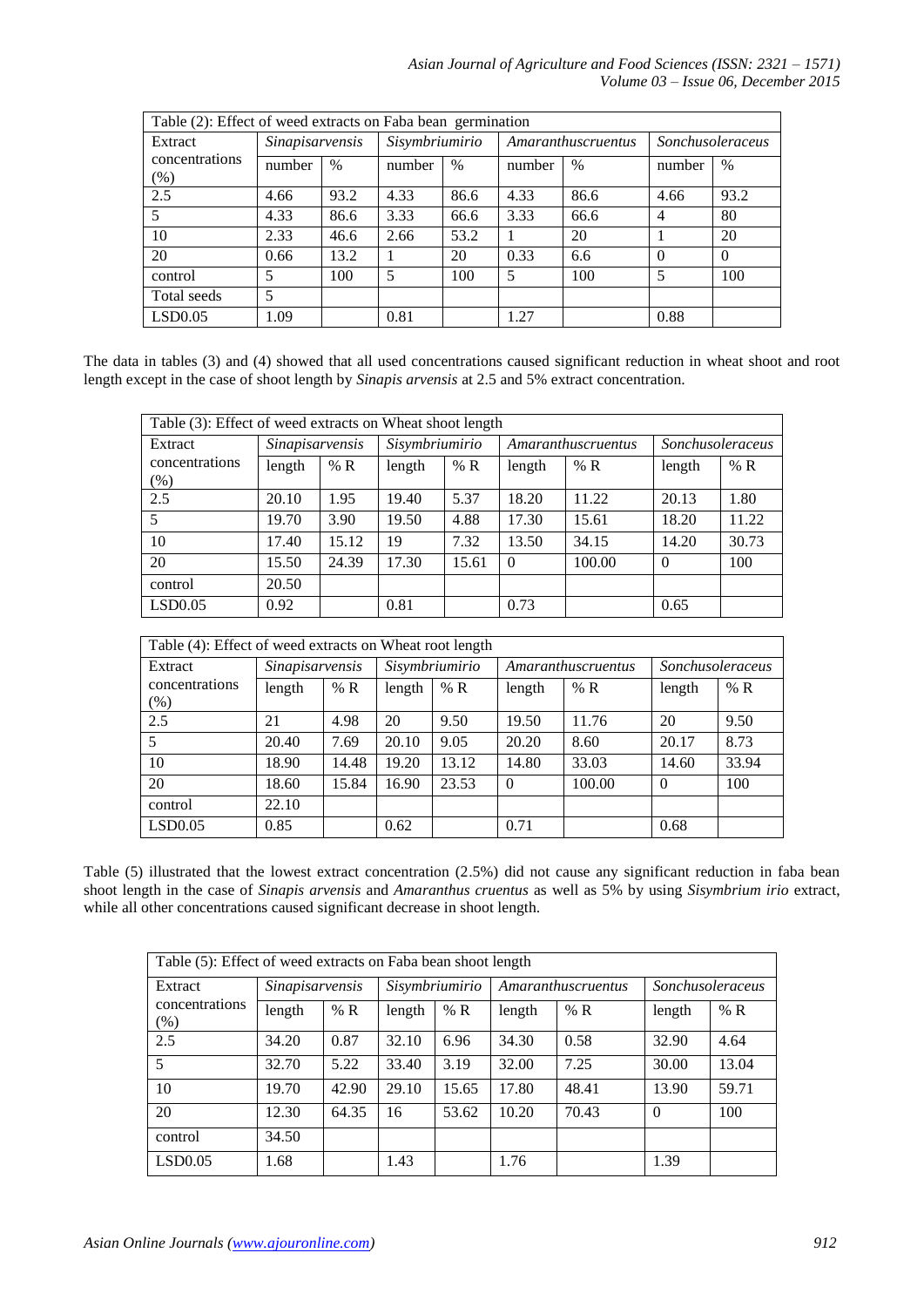Concerning with root length in faba bean, table (6) the least concentration did not cause any significant difference from the control in the case of *Sinapis arvensis* as well as 2.5 and 5% in the case of Sisymbrium*irio* extract.

| Table (6): Effect of weed extracts on Faba bean root length |                        |       |                |       |        |                    |                  |       |  |  |
|-------------------------------------------------------------|------------------------|-------|----------------|-------|--------|--------------------|------------------|-------|--|--|
| Extract                                                     | <b>Sinapisarvensis</b> |       | Sisymbriumirio |       |        | Amaranthuscruentus | Sonchusoleraceus |       |  |  |
| concentrations<br>$(\%)$                                    | length                 | % R   | length         | % R   | length | % $\mathbb{R}$     | length           | % R   |  |  |
| 2.5                                                         | 18.10                  | 8.12  | 19.40          | 1.52  | 18.40  | 6.60               | 17.30            | 12.18 |  |  |
| 5                                                           | 17                     | 13.71 | 19.30          | 2.03  | 18.50  | 6.09               | 17               | 13.71 |  |  |
| 10                                                          | 15.20                  | 22.84 | 14.40          | 26.90 | 13.40  | 31.98              | 11.30            | 42.64 |  |  |
| 20                                                          | 9.60                   | 51.27 | 12.10          | 38.58 | 7.80   | 60.41              | $\Omega$         | 100   |  |  |
| control                                                     | 19.70                  |       |                |       |        |                    |                  |       |  |  |
| LSD0.05                                                     | 0.91                   |       | 0.75           |       | 0.89   |                    | 1.01             |       |  |  |

The data in tables (7) and (8) showed that the total chlorophyll content was affected by extract treatments as there were significant differences in most of used concentrations.

|                | Table $(7)$ : Effect of weed extracts on wheat total chlorophyll content mg/gm fresh weight |      |      |        |      |      |            |          |          |            |      |                |
|----------------|---------------------------------------------------------------------------------------------|------|------|--------|------|------|------------|----------|----------|------------|------|----------------|
| Extract        | <i>S.arvensis</i>                                                                           |      |      | S.irio |      |      | A.cruentus |          |          | S.leraceus |      |                |
| concentrations | C.A                                                                                         | C.B  | T.C  | C.A    | C.B  | T.C  | C.A        | C.B      | T.C      | C.A        | C.B  | T.C            |
| $(\%)$         |                                                                                             |      |      |        |      |      |            |          |          |            |      |                |
| 2.5            | 0.41                                                                                        | 0.2  | 0.61 | 0.4    | 0.22 | 0.62 | 0.44       | 0.19     | 0.63     | 0.42       | 0.2  | 0.62           |
|                | 0.39                                                                                        | 0.21 | 0.6  | 0.38   | 0.26 | 0.64 | 0.41       | 0.24     | 0.65     | 0.42       | 0.19 | 0.61           |
| 10             | 0.34                                                                                        | 0.16 | 0.5  | 0.39   | 0.15 | 0.54 | 0.37       | 0.18     | 0.55     | 0.4        | 0.18 | 0.58           |
| 20             | 0.35                                                                                        | 0.17 | 0.52 | 0.31   | 0.15 | 0.46 | $\Omega$   | $\theta$ | $\Omega$ | $\Omega$   | 0    | $\overline{0}$ |
| control        | 0.49                                                                                        | 0.21 | 0.7  |        |      |      |            |          |          |            |      |                |
| LSD0.05        |                                                                                             |      | 0.09 |        |      | 0.04 |            |          | 0.03     |            |      | 0.03           |

| Table (8): Effect of weed extracts on faba bean total chlorophyll content mg/gm fresh weight |                   |      |      |        |      |      |            |      |      |            |          |      |
|----------------------------------------------------------------------------------------------|-------------------|------|------|--------|------|------|------------|------|------|------------|----------|------|
| Extract                                                                                      | <i>S.arvensis</i> |      |      | S.irio |      |      | A.cruentus |      |      | S.leraceus |          |      |
| concentrations                                                                               | C.A               | C.B  | T.C  | C.A    | C.B  | T.C  | C.A        | C.B  | T.C  | C.A        | C.B      | T.C  |
| $(\%)$                                                                                       |                   |      |      |        |      |      |            |      |      |            |          |      |
| 2.5                                                                                          | 0.66              | 0.3  | 0.96 | 0.68   | 0.29 | 0.97 | 0.61       | 0.26 | 0.87 | 0.62       | 0.24     | 0.86 |
|                                                                                              | 0.58              | 0.24 | 0.82 | 0.62   | 0.27 | 0.89 | 0.54       | 0.23 | 0.77 | 0.59       | 0.25     | 0.84 |
| 10                                                                                           | 0.5               | 0.2  | 0.7  | 0.45   | 0.24 | 0.69 | 0.51       | 0.21 | 0.72 | 0.58       | 0.22     | 0.8  |
| 20                                                                                           | 0.45              | 0.17 | 0.62 | 0.37   | 0.21 | 0.58 | 0.36       | 0.17 | 0.53 | $\Omega$   | $\Omega$ |      |
| control                                                                                      | 0.69              | 0.33 | .02  |        |      |      |            |      |      |            |          |      |
| LSD0.05                                                                                      |                   |      | 0.16 |        |      | 0.06 |            |      | 0.08 |            |          | 0.04 |

C.A= Chlorophyll A, C.B= Chlorophyll B, T.C= Total chlorophyll content

The least significant reduction in wheat total chlorophyll content was determined in the case of *Amaranthuscruentus* at 5% extract concentration which caused 7.14% reduction, while the highest was found in the case of 20% extract concentration of *Sisymbrium irio* which caused 34.29% reduction compared to the control.

Concerning with faba bean also it was found that Sisymbrium *irio* at 5% extract concentration caused the least reduction (12.75%), while the highest reduction was determined in the case of *Amaranthuscruentus* at 20% extract concentration which caused 48.04% reduction in total chlorophyll content.

It has been suggested that some allelopathic compounds may interfere with thesynthesis of porphyrin, precursors of chlorophyll biosynthesis [21].

Allelochemicals in plant aqueous extracts might have inhibited chlorophyll in the tested Plants species by interfering with the biosynthesis of photosynthetic pigments or enhancing their degradation or through the integration of both [22].

Changes in chlorophyll contents in our studies are also supported by the findings of Inderjit&Dakshini[23] who cited allelochemical-mediated reduction in seedling photosynthetic pigments primarily due to phenolic acids.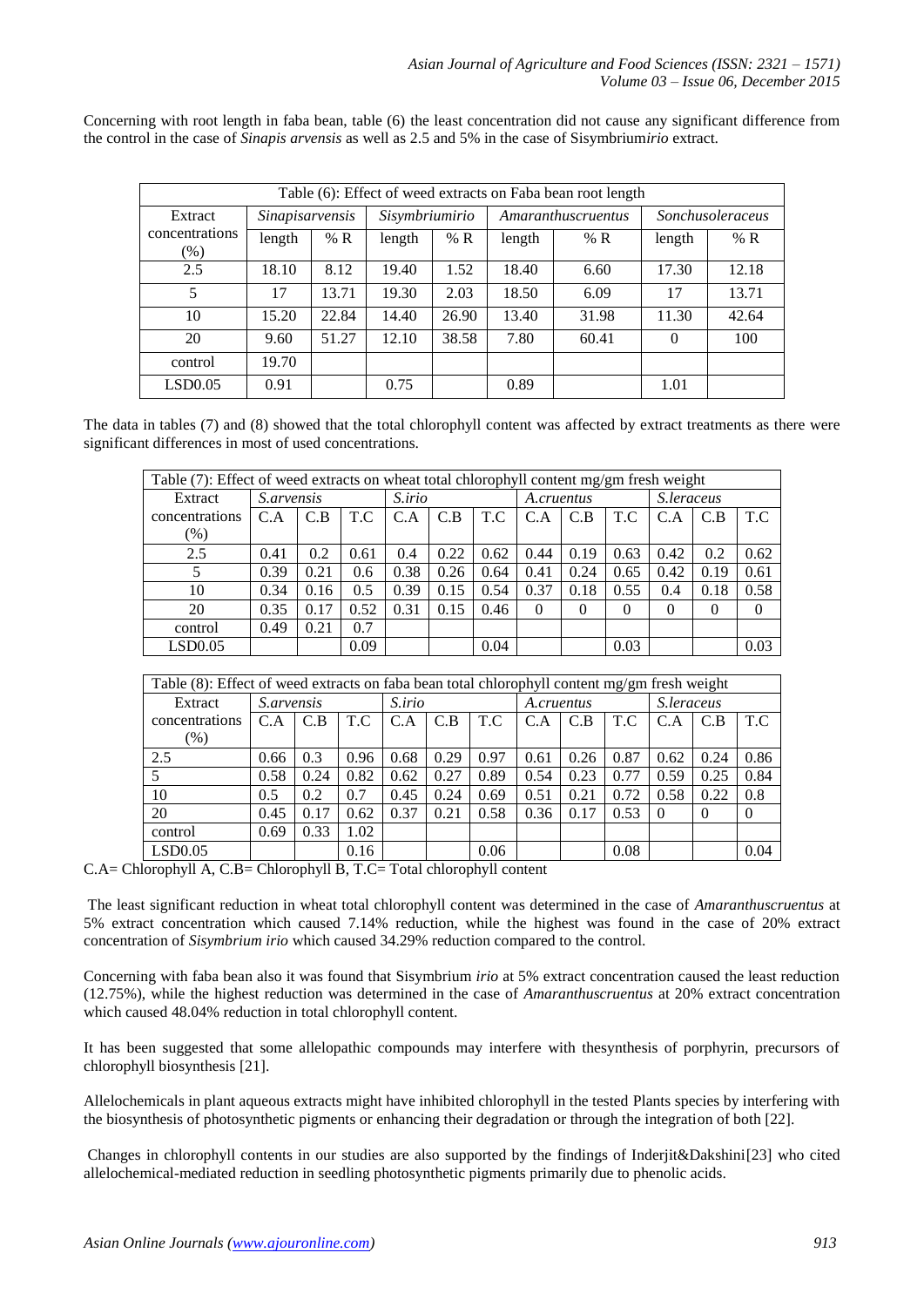#### **4. CONCLUSION**

From the previous data, we noticed that extract concentrations (10 and 20%) affects strongly the growth and length of both shoot and root of tested plants, also, total chlorophyll content of plant leaves was reduced. Since those results derived from laboratory experiments, which often differ from those obtained during field experiments [24], further research to test the phytotoxicity ofextracts under field conditions is under way.

## **5. REFERENCES**

- [1] DeCandolle, M.A.P. 1832. Physiologic vegetable. Vol. 111 Bechet Jeune Library Faculty Medicine. C.f. Gill, S., Anoliefo, O. and Iduoze, U.: Allelopathic Effects of Aqueous Extract from Siamm Weed on the Growth of Cowpea. Department Botany, University of Botany, Nigeria, 2000.
- [2] Gill, S., Anoliefo, O. and Iduoze, U.: Allelopathic Effects of Aqueous Extract from Siamm Weed on the Growth of Cowpea. Department Botany, University of Botany, Nigeria, 2000.
- [3] Willis RJ. 1994. Terminology and trends in allelopathy. Allelopathy Journal 1, 6-28.
- [4] Ferguson, J.J., Rathinasabapathi, B. and Chase, C.A. 2003. Allelopathy: How Plants Suppress Other Plants. , Institute of Food and Agricultural Sciences (IFAS extension), University of Florida. 1-5.
- [5] Turk, M. and Tawaha, A.: Inhibitory effects of aqueous extracts of black mustard on germination and growth of lentil. Pakistan Journal Agronomy, 1: 28-30, 2002.
- [6] Hoque, A., Romel, A., Uddin, M. and Hossain, M.:Allelopathic effects of different concentration of water extracts of Eupatorium odoratum leaf on germination and growth behaviour of six agricultural. Crops Journal of Biological Sciences, 3(8): 741-750, 2003.
- [7] Vasilakoglou, I., Dhima, K., Eleftherohorinos, I. and Lithourgidis, A.: Winter cereal cover crop mulches and interrow cultivation effects on cotton development and grass weed suppression. Agronomy Journal, 98: 1290-1297, 2006.
- [8] Ashrafi, Z., Mashhadi, H. and Sadeghi, S.: Allelopathic effects of barley (Hordeum vulgare) on germination and growth of wild barley (Hordeumspontaneum). Pakistan . Journal of Weed Science Research, 13(1-2): 99-112, 2007.
- [9] Koloren, O.: Allelopathic effects of Medicago sativa L. and Viciacracca L. leaf and root extracts on weeds. Pakistan Journal of Biological Science, 10(10): 1639-1642, 2007.
- [10] Adetayo, O., Lawal, O., Alabi, B. and Owolade, O.:Allelopathic effect of Siamm weed (Chromolaenaodorata) on seed germination and seedling performance of selected crop and weed species. Proceedings of the 4th World Congress on Allelopathy, "Establishing the Scientific Base", WaggaWagga, New South Wales, Australia, 21- 26 August 2005: 348-351.
- [11] Kayode, J. and Ayeni, J.: Allelopathic effects of some crop residues on the germination and growth of maize (Zea mays L.). Pacific Journal of Science and Technology, 10(1): 345-349, 2009.
- [12] Bajalan, I., Zand,M. and Rezaee, S. 2013. Allelopathic Effects of Aqueous Extract from Salvia officinalis L. on Seed Germination of Barley and Purslane. International Journal of Agriculture and Crop Sciences 5(7): 802-805.
- [13] Moyer, J. and Huang, H.: Effect of aqueous extracts of crop residues on germination and seedling growth of ten weed species. Botanical Bulletin of Academia Sinica, 38: 131-139, 1997.
- [14] Bruce, S., Kirkegard, A., Cormack, S. and Pratley, J.: Wheat residue leachates inhibit canola germination and growth. Proceedings 10th International Rapeseed Congress, Camberra, Australia, 1999, http://www.regional.org.au/au/ gcirc/2/595.htm.
- [15] Jimenez-Osornio, F.M.V.Z.J.; Kumamoto, J.; Wasser, C. 1996. Allelopathic Activity of Chenopodiumambrosioides L. Biochemical Systematics and Ecology, 24( 3): 195-205.
- [16] Hegazy, A.K. and Farrag, H.F. 2007. Allelopathic Potential of Chenopodiumambrosioides L. on germination and Seedling Growth of Some Cultivated and Weed Plants. Global Journal of Biotechnology and Biochemistry 2(1): 1-9.
- [17] Mali, A.A. and Kanade, M.B. 2014. Allelopathic effect of two common weeds on seed germination, root-shoot length, biomass and protein content of jowar. Annals of Biological Research, 5 (3):89-92.
- [18] Grodzinsky, A.M. and Grodzinsky, D.M. 1973. Short reference in plant physiology. NaukovaDomka. Rev.R.UR, pp: 433-434.